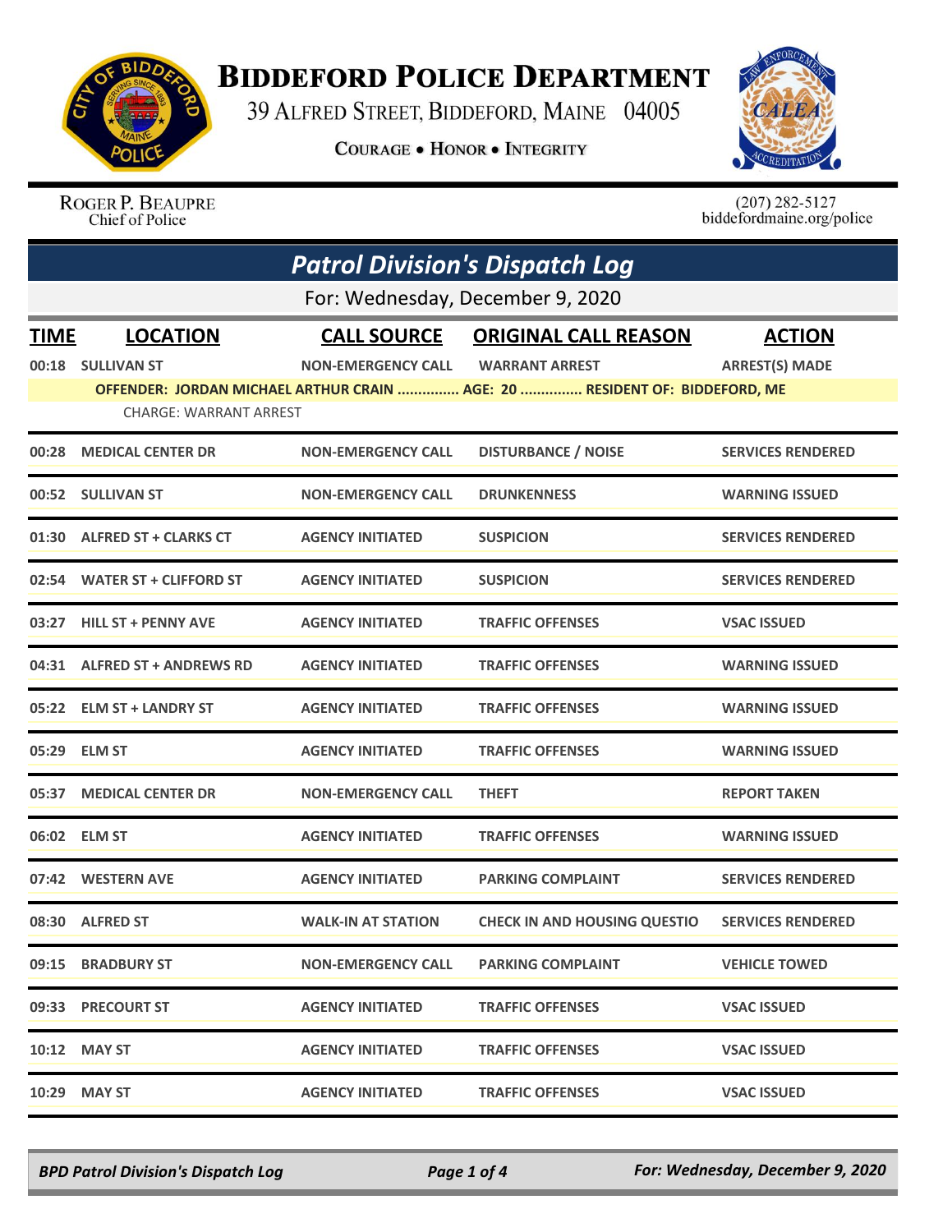| <b>TIME</b> | <b>LOCATION</b>             | <b>CALL SOURCE</b>        | <b>ORIGINAL CALL REASON</b>                           | <b>ACTION</b>             |
|-------------|-----------------------------|---------------------------|-------------------------------------------------------|---------------------------|
|             | 10:46 MAY ST                | <b>AGENCY INITIATED</b>   | <b>TRAFFIC OFFENSES</b>                               | <b>VSAC ISSUED</b>        |
|             | 10:49 ALFRED ST             | <b>NON-EMERGENCY CALL</b> | <b>COVID-19 VIOLATION</b>                             | <b>SERVICES RENDERED</b>  |
|             | 10:52 SHELTRA AVE           | <b>E-911 CALL</b>         | <b>EFD IN PROGRESS</b>                                | <b>NO ACTION REQUIRED</b> |
|             | 10:59 ALFRED ST             | <b>WALK-IN AT STATION</b> | <b>COURT ORDERED CHECK IN</b>                         | <b>SERVICES RENDERED</b>  |
|             | 11:00 ALFRED ST             | <b>NON-EMERGENCY CALL</b> | <b>SUSPICION</b>                                      | <b>SERVICES RENDERED</b>  |
|             | 11:04 SOUTH ST              | <b>AGENCY INITIATED</b>   | <b>TRAFFIC OFFENSES</b>                               | <b>VSAC ISSUED</b>        |
| 11:07       | <b>GUINEA RD</b>            | <b>E-911 CALL</b>         | 911 MISUSE                                            | <b>SERVICES RENDERED</b>  |
|             | 11:20 FOSS ST               | <b>WALK-IN AT STATION</b> | <b>ESCORTS / RELAYS</b>                               | <b>NO ACTION REQUIRED</b> |
|             | 11:27 MAY ST                | <b>AGENCY INITIATED</b>   | <b>TRAFFIC OFFENSES</b>                               | <b>WARNING ISSUED</b>     |
|             | 11:27 HILL ST               | <b>WALK-IN AT STATION</b> | <b>MENTAL ILLNESS CASES</b>                           | <b>SERVICES RENDERED</b>  |
|             | 11:28 RAYMOND ST            | <b>AGENCY INITIATED</b>   | <b>ANIMAL COMPLAINT</b>                               | <b>REPORT TAKEN</b>       |
|             | 11:37 SOUTH ST              | <b>AGENCY INITIATED</b>   | <b>TRAFFIC OFFENSES</b>                               | <b>WARNING ISSUED</b>     |
|             | 11:47 SOUTH ST              | <b>AGENCY INITIATED</b>   | <b>TRAFFIC OFFENSES</b>                               | <b>VSAC ISSUED</b>        |
| 11:47       | <b>SACO FALLS WAY</b>       | <b>AGENCY INITIATED</b>   | <b>DOMESTIC COMPLAINTS</b>                            | <b>REPORT TAKEN</b>       |
|             | 11:49 ALFRED ST + PORTER ST | <b>NON-EMERGENCY CALL</b> | <b>SUSPICION</b>                                      | <b>SERVICES RENDERED</b>  |
|             | 11:52 ORCHARD ST            | <b>NON-EMERGENCY CALL</b> | <b>VIOL PROTECTION FROM HARASSM SERVICES RENDERED</b> |                           |
|             | 12:02 MAIN ST               | <b>AGENCY INITIATED</b>   | <b>TRAFFIC OFFENSES</b>                               | <b>VSAC ISSUED</b>        |
|             | 12:16 ALFRED ST             | <b>WALK-IN AT STATION</b> | <b>COURT ORDERED CHECK IN</b>                         | <b>SERVICES RENDERED</b>  |
|             | 12:23 ELM ST                | <b>NON-EMERGENCY CALL</b> | <b>THEFT</b>                                          | <b>REPORT TAKEN</b>       |
|             | 12:25 BOULDER WAY           | E-911 CALL                | <b>MEDICAL W/ ASSIST</b>                              | <b>NO TRANSPORT</b>       |
|             | 12:29 ELM ST                | E-911 CALL                | 911 MISUSE                                            | <b>DISPATCH HANDLED</b>   |
|             | 12:30 ALFRED ST + BIRCH ST  | <b>AGENCY INITIATED</b>   | <b>TRAFFIC OFFENSES</b>                               | <b>WARNING ISSUED</b>     |
|             | 12:46 ALFRED ST             | <b>WALK-IN AT STATION</b> | <b>COURT ORDERED CHECK IN</b>                         | <b>SERVICES RENDERED</b>  |
|             | 13:03 CENTER ST             | <b>NON-EMERGENCY CALL</b> | <b>DOMESTIC COMPLAINTS</b>                            | <b>REPORT TAKEN</b>       |
|             | 14:07 POOL ST               | <b>AGENCY INITIATED</b>   | <b>TRAFFIC OFFENSES</b>                               | <b>WARNING ISSUED</b>     |

*BPD Patrol Division's Dispatch Log Page 2 of 4 For: Wednesday, December 9, 2020*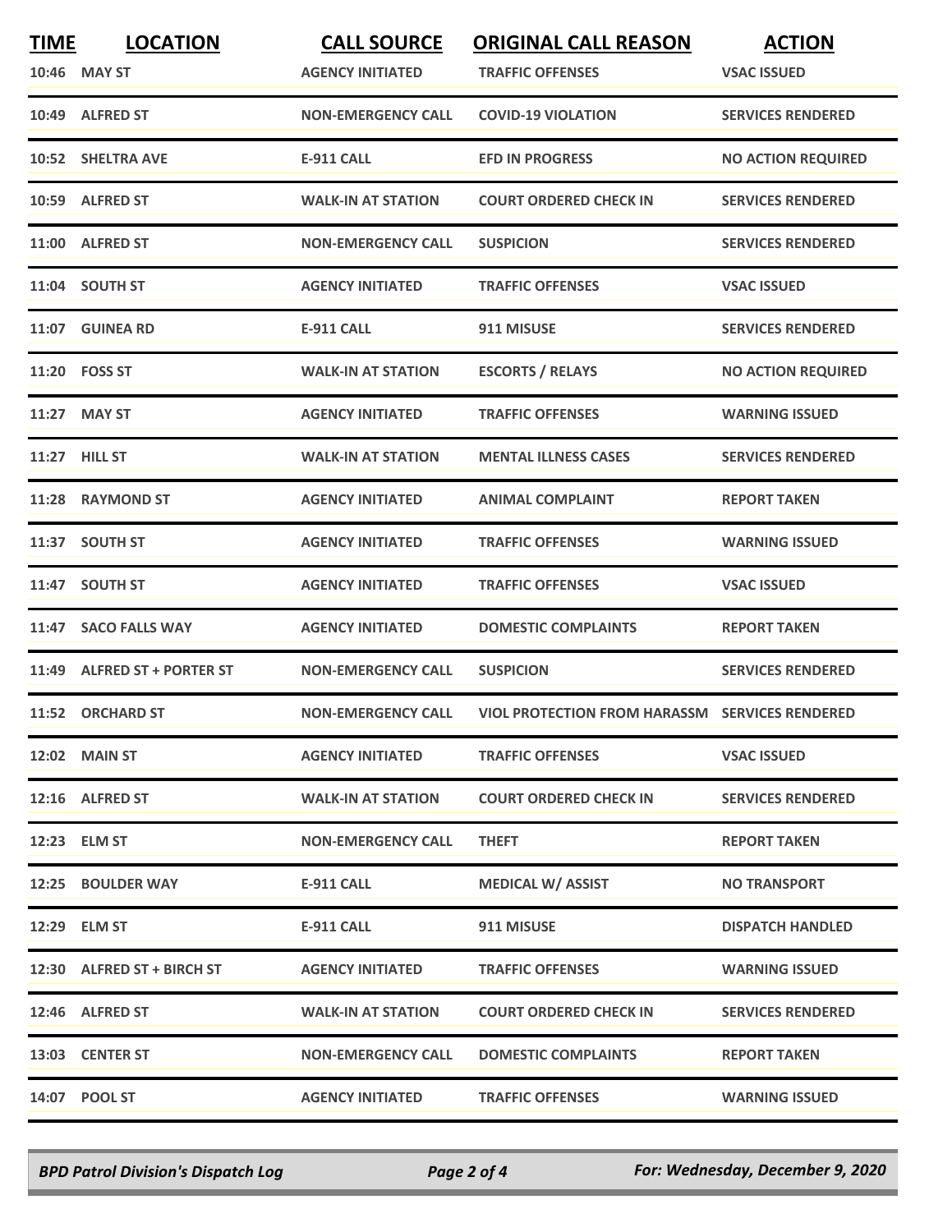| <b>TIME</b> | <b>LOCATION</b><br>14:14 POOL ST  | <b>CALL SOURCE</b><br><b>AGENCY INITIATED</b> | <b>ORIGINAL CALL REASON</b><br><b>TRAFFIC OFFENSES</b> | <b>ACTION</b><br><b>WARNING ISSUED</b> |
|-------------|-----------------------------------|-----------------------------------------------|--------------------------------------------------------|----------------------------------------|
| 14:43       | <b>POMERLEAU ST</b>               | <b>NON-EMERGENCY CALL</b>                     | <b>FRAUD / SCAM</b>                                    | <b>REPORT TAKEN</b>                    |
|             | 14:54 FREE ST                     | <b>E-911 CALL</b>                             | <b>SUSPICION</b>                                       | <b>NEGATIVE CONTACT</b>                |
| 15:09       | <b>BIRCH ST</b>                   | <b>AGENCY INITIATED</b>                       | <b>PARKING COMPLAINT</b>                               | <b>VEHICLE TOWED</b>                   |
|             | 15:16 VICTORY AVE                 | <b>NON-EMERGENCY CALL</b>                     | <b>SUSPICION</b>                                       | <b>NO ACTION REQUIRED</b>              |
| 15:19       | <b>BRADBURY ST</b>                | <b>AGENCY INITIATED</b>                       | <b>ANIMAL COMPLAINT</b>                                | <b>SERVICES RENDERED</b>               |
| 15:20       | <b>RAYMOND ST</b>                 | <b>NON-EMERGENCY CALL</b>                     | <b>ANIMAL COMPLAINT</b>                                | <b>NO ACTION REQUIRED</b>              |
|             | 15:27 EASTVIEW CT                 | <b>AGENCY INITIATED</b>                       | <b>PAPERWORK</b>                                       | <b>NEGATIVE CONTACT</b>                |
| 16:07       | <b>ALFRED ST + WEST MYRTLE ST</b> | <b>AGENCY INITIATED</b>                       | <b>TRAFFIC OFFENSES</b>                                | <b>WARNING ISSUED</b>                  |
| 16:13       | <b>MILE STRETCH RD</b>            | <b>AGENCY INITIATED</b>                       | <b>TRAFFIC OFFENSES</b>                                | <b>WARNING ISSUED</b>                  |
| 16:49       | <b>GRAHAM ST</b>                  | <b>AGENCY INITIATED</b>                       | <b>PARKING COMPLAINT</b>                               | <b>VEHICLE TOWED</b>                   |
|             | 16:53 CLEAVES ST                  | <b>E-911 CALL</b>                             | 911 MISUSE                                             | <b>SERVICES RENDERED</b>               |
|             | 17:07 ELM ST                      | <b>NON-EMERGENCY CALL</b>                     | <b>JUVENILE OFFENSES</b>                               | <b>SERVICES RENDERED</b>               |
| 17:16       | <b>ALFRED ST</b>                  | <b>E-911 CALL</b>                             | 911 MISUSE                                             | <b>DISPATCH HANDLED</b>                |
| 17:20       | <b>POOL ST</b>                    | <b>AGENCY INITIATED</b>                       | <b>TRAFFIC OFFENSES</b>                                | <b>WARNING ISSUED</b>                  |
|             | 17:37 CRESCENT ST                 | <b>AGENCY INITIATED</b>                       | <b>TRAFFIC OFFENSES</b>                                | <b>WARNING ISSUED</b>                  |
|             | 17:43 SACO FALLS WAY              | <b>NON-EMERGENCY CALL</b>                     | <b>HARASSMENT</b>                                      | <b>SERVICES RENDERED</b>               |
|             | 17:49 PRECOURT ST + ALFRED ST     | <b>NON-EMERGENCY CALL</b>                     | <b>CHECK WELFARE</b>                                   | <b>NEGATIVE CONTACT</b>                |
|             | 17:50 ALFRED ST + MARSHALL AVE    | <b>AGENCY INITIATED</b>                       | <b>TRAFFIC OFFENSES</b>                                | <b>WARNING ISSUED</b>                  |
|             | 17:54 ELM ST                      | E-911 CALL                                    | <b>ASSAULT</b>                                         | <b>REPORT TAKEN</b>                    |
|             | 18:08 WEST ST + GRAHAM ST         | <b>AGENCY INITIATED</b>                       | <b>TRAFFIC OFFENSES</b>                                | <b>WARNING ISSUED</b>                  |
|             | 18:38 MAYFLOWER DR                | E-911 CALL                                    | <b>SUSPICION</b>                                       | <b>NEGATIVE CONTACT</b>                |
|             | 18:46 INNER CIR                   | <b>NON-EMERGENCY CALL</b>                     | <b>CHECK WELFARE</b>                                   | <b>SERVICES RENDERED</b>               |
|             | 19:28 KING ST                     | <b>AGENCY INITIATED</b>                       | <b>PARKING COMPLAINT</b>                               | <b>NO ACTION REQUIRED</b>              |
|             | 19:38 ALFRED ST + UNION ST        | <b>AGENCY INITIATED</b>                       | <b>TRAFFIC OFFENSES</b>                                | <b>WARNING ISSUED</b>                  |

*BPD Patrol Division's Dispatch Log Page 3 of 4 For: Wednesday, December 9, 2020*